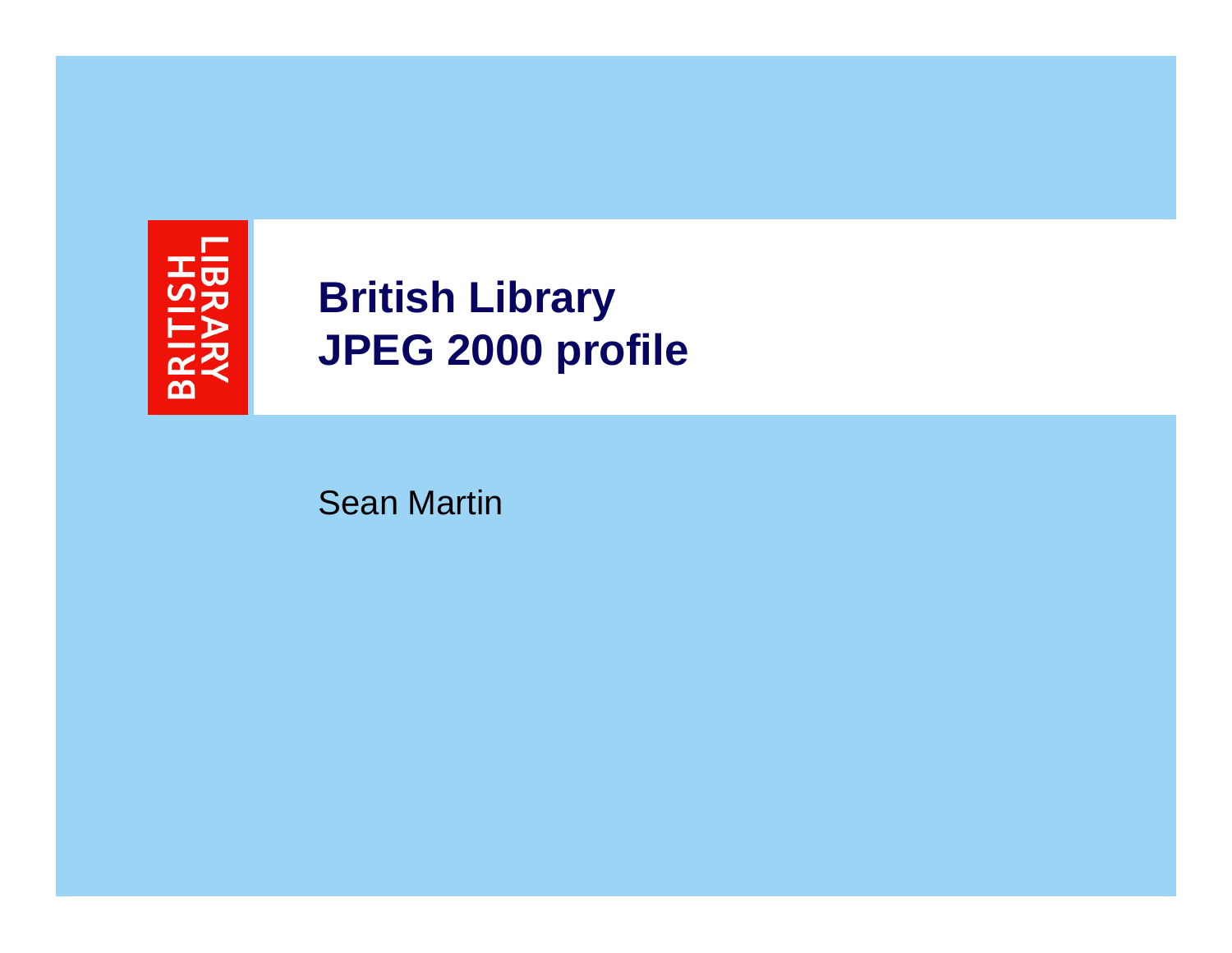# **Introduction**

- **The profile will be used for mass digitisation and** particularly newspapers
- **There is a trade-off between quality and the size and** cost of file storage
- $\blacksquare$  It has already been decided that lossy compression is not only acceptable but economically desirable
- If is also desirable that the same master file support the needs for both long term archival and also access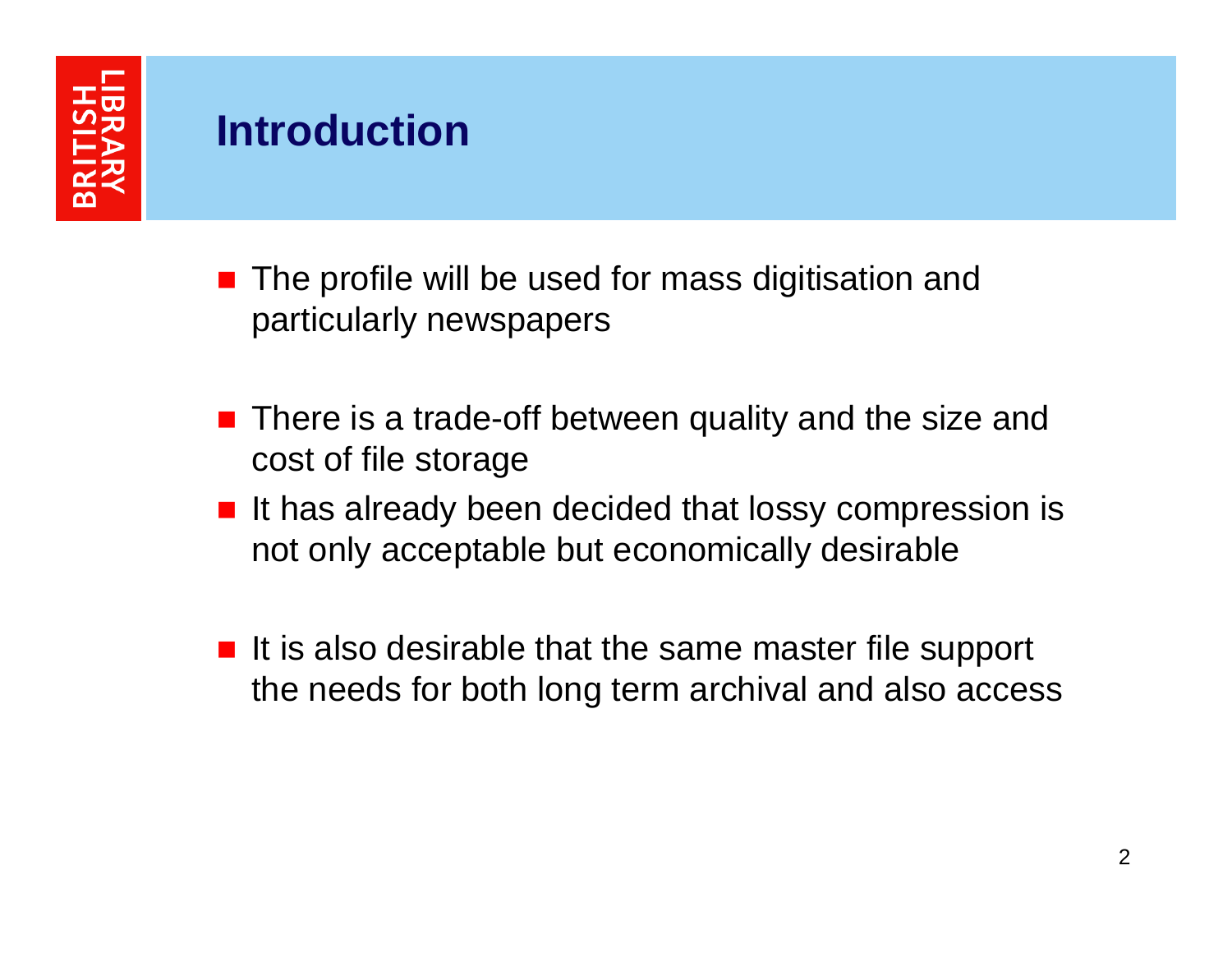

### **Principal use cases - 1**

- *(a) Navigation*: display of thumbnail images from multiple master files
- *(b) Reading*: display at an intermediate "reading" resolution to a single master with zoom and pan (and occasionally two pages side-by-side)
- *(c) Detailed*: display at full resolution with pan

П *Observation*: (a) and (b) will be much more frequent than (c)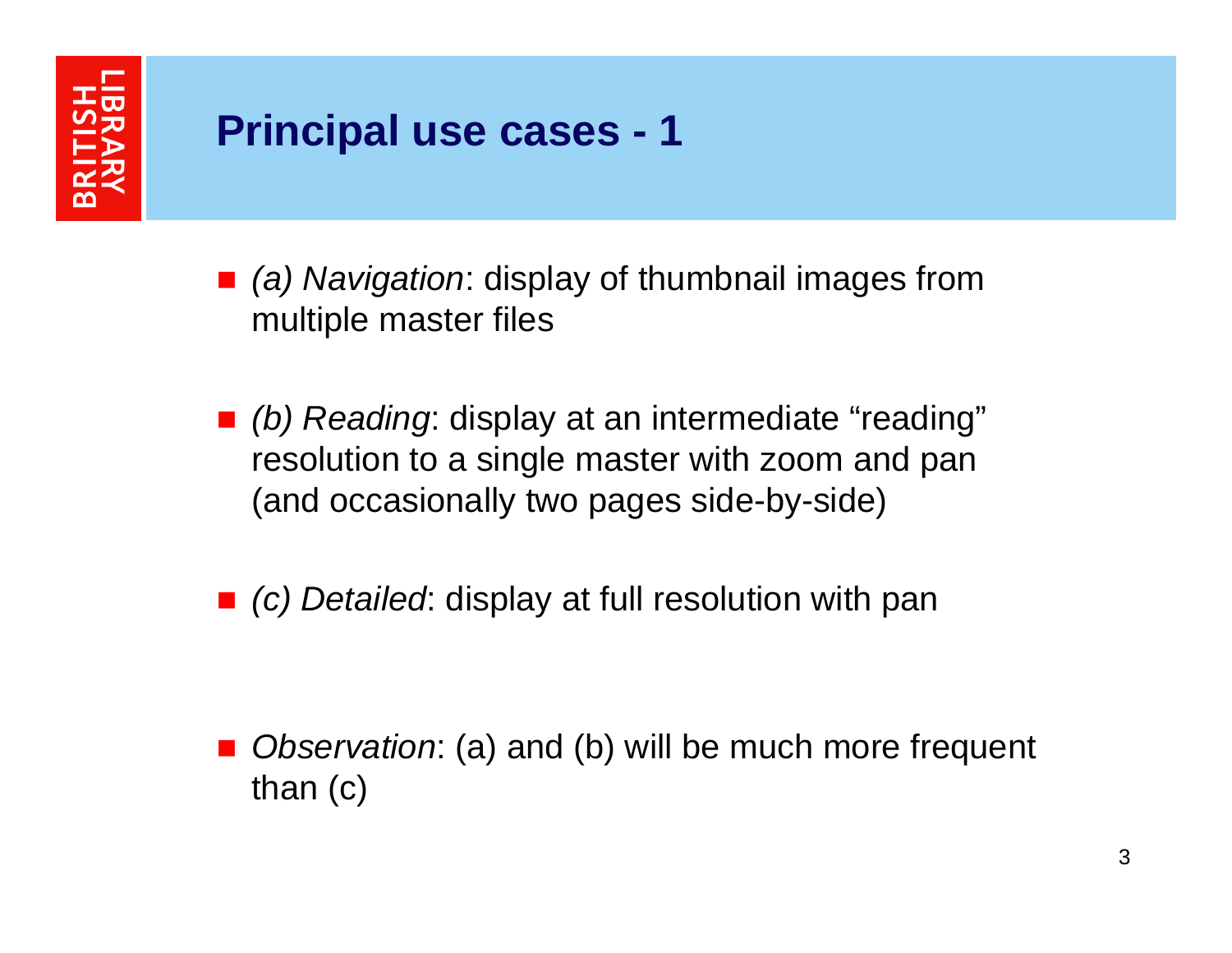

#### **Principal use cases - 2**

#### Navigation Reading Reading Reading Detailed



|                                                | The               |                             |                      | Times.                  |  |
|------------------------------------------------|-------------------|-----------------------------|----------------------|-------------------------|--|
| NY. 22.474.                                    |                   | <b>SATURDAY.</b><br>LONDON. | NOVEMBER 46.<br>1520 |                         |  |
|                                                |                   |                             |                      |                         |  |
| menus<br>SKIII<br><b>Report</b>                |                   |                             | AUROAD<br>冠          | ANNUAL VA BRAN          |  |
| an in antoria<br>La babas hotel                |                   | $-1 - 5 + 8 =$              |                      | ers for<br>联生           |  |
| <b>HARABARA</b>                                |                   |                             |                      |                         |  |
|                                                |                   |                             |                      |                         |  |
|                                                | 13. or wait (100  |                             |                      |                         |  |
|                                                |                   | E                           |                      |                         |  |
|                                                |                   |                             |                      |                         |  |
|                                                |                   | 运动                          |                      |                         |  |
|                                                | Literatu          |                             |                      |                         |  |
|                                                | <b>KCRANT ALT</b> |                             |                      |                         |  |
|                                                |                   |                             |                      | 'nв                     |  |
|                                                |                   |                             |                      |                         |  |
|                                                |                   |                             |                      |                         |  |
| <b>Allegean</b>                                |                   |                             |                      |                         |  |
|                                                |                   | <b>Bar &amp; Williams</b>   |                      |                         |  |
|                                                |                   |                             |                      |                         |  |
|                                                |                   |                             |                      |                         |  |
|                                                |                   | <b>SHEW</b>                 |                      |                         |  |
| 72172                                          |                   | 15.50                       | <b>Alexandre</b>     | $-100$                  |  |
|                                                |                   |                             | <b>PE Actual</b>     |                         |  |
|                                                |                   |                             |                      |                         |  |
|                                                |                   |                             |                      |                         |  |
| <b>ASPARATOUSE</b>                             |                   | 照                           |                      |                         |  |
| <b>Liverato hops</b>                           |                   |                             |                      |                         |  |
| <b>SEARCH THE</b>                              | 5.57              |                             |                      |                         |  |
|                                                |                   |                             |                      |                         |  |
| <b>STORIES A PL Fee</b>                        |                   | 파료                          |                      |                         |  |
|                                                |                   |                             |                      |                         |  |
|                                                |                   |                             |                      |                         |  |
| <b>BUTHER</b>                                  |                   |                             | uring                |                         |  |
| Virus trainers Prints                          |                   |                             |                      |                         |  |
|                                                |                   |                             | <b>ALLE KIT HE</b>   |                         |  |
|                                                |                   |                             |                      |                         |  |
| <b>CARSON</b><br><b>Collage Second</b>         |                   |                             |                      |                         |  |
| and John Allen                                 |                   |                             |                      |                         |  |
|                                                |                   |                             | <b>KV FOREFREID</b>  |                         |  |
| <b>DIAVISE</b>                                 |                   |                             |                      |                         |  |
| <b>All of Convertible</b><br><b>THE RUNNER</b> |                   |                             |                      |                         |  |
|                                                |                   |                             | THOS HAS HIM         |                         |  |
|                                                |                   |                             | 懵                    |                         |  |
|                                                |                   |                             | 面面<br>非理             |                         |  |
|                                                |                   |                             |                      | TILL<br><b>SAR LINE</b> |  |
| 薀                                              |                   |                             |                      |                         |  |
|                                                |                   |                             |                      |                         |  |
|                                                |                   |                             |                      |                         |  |
|                                                |                   |                             |                      |                         |  |
|                                                |                   |                             |                      |                         |  |
|                                                |                   |                             |                      |                         |  |
|                                                |                   |                             |                      |                         |  |
| D                                              |                   |                             |                      |                         |  |
|                                                |                   |                             |                      |                         |  |
|                                                |                   |                             |                      |                         |  |
|                                                |                   |                             |                      |                         |  |
| <b>Real Property</b>                           | HUILTA &          |                             |                      |                         |  |
| 湖洪                                             |                   | 乳器                          |                      |                         |  |
|                                                |                   |                             |                      |                         |  |
|                                                |                   |                             |                      |                         |  |
| łШ                                             |                   |                             |                      |                         |  |
|                                                |                   |                             |                      |                         |  |
|                                                |                   |                             |                      |                         |  |
| üЯ                                             |                   |                             |                      |                         |  |
|                                                |                   | templatt, he                |                      |                         |  |
|                                                |                   |                             |                      |                         |  |
|                                                |                   |                             |                      |                         |  |
|                                                |                   |                             |                      |                         |  |
|                                                |                   |                             |                      |                         |  |
|                                                |                   |                             |                      |                         |  |
|                                                |                   |                             |                      |                         |  |
|                                                |                   |                             |                      |                         |  |
|                                                |                   |                             |                      |                         |  |
|                                                |                   |                             |                      |                         |  |
|                                                |                   |                             |                      |                         |  |
|                                                |                   |                             |                      |                         |  |
|                                                |                   |                             |                      |                         |  |

| USTRALIA. -- WHITE STAR CLIPPERS.<br>from Liverpool to MELBOURNE:-                            |                                      |                                                                 |                         |                                       |
|-----------------------------------------------------------------------------------------------|--------------------------------------|-----------------------------------------------------------------|-------------------------|---------------------------------------|
| Ship.                                                                                         | Captain.                             |                                                                 | Tons Reg.   Tons Bur.   | To Sail.                              |
| Beechworth  G. Frain<br>Empire of Peace T. Baker<br>Red Jacket<br>$m_{\rm L}$ $\sim$ $10 - 1$ | R. Kirby<br>$\mathbf{L}$ . The state | 1,266<br>1.540<br>2,460<br><b>THE REAL PROPERTY AND INCOME.</b> | 4,000<br>4,600<br>5,000 | Dec. 1.<br>Dec. 20.<br><b>Jan 20.</b> |

The magnificent clipper ship Empire of Peace will be despatched punctually on the 20th of December, with a mail, cargo, and passenger. She was built expressly for the Austra-<br>lian passage trade by Messrs. Wright, the builders of the celebrated clippers White Star, Morning Light, &c., which have made some of the fastest passages on record, and it is expected that this noble clipper will fully sustain the high reputation which her owners have earned. She is the largest and finest sailing ship on the berth, and quite new, having only made one voyage from St. John's to Liverpool. Saloons supplied with bedding, and all necessaries. She has excellent accommodation for all classes of passengers. For freight or passage apply to H. T. Wilson and Chambers, 21, Waterstreet, Liverpool; or Seymour, Peacock, and Co., 116, Fenchurchstreet : or to Grindlay and Co., 63, Cornhill, London.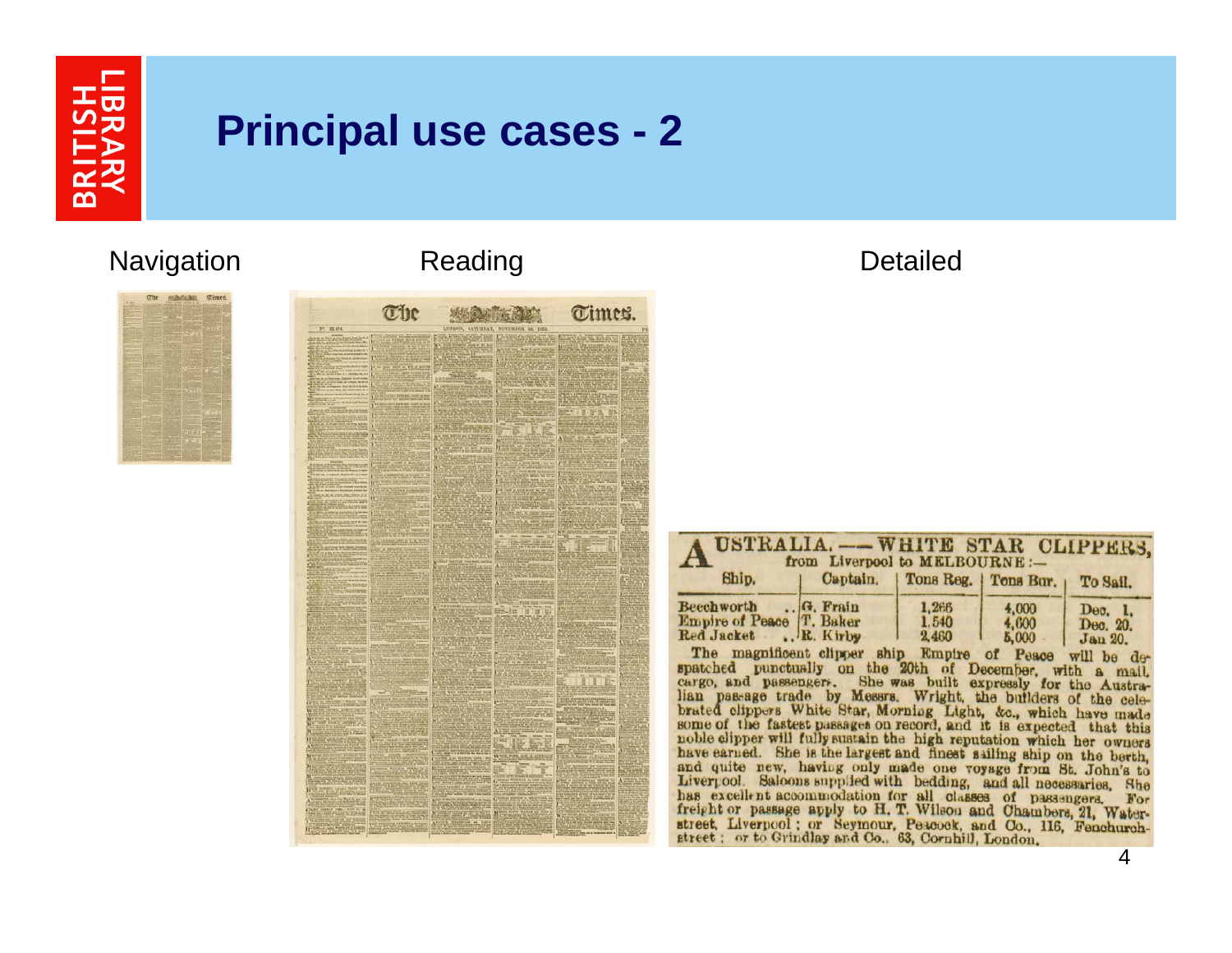## **Aspects of JPEG 2000 which influence performance**

- П Number of resolution levels:
- П Number of quality layers:
- П Tile or precinct & codeblock size:
- П Progression order:
- П Code/decoder speed-up features:
- П Code-stream markers:

*Influenced by use cases*

*Influenced by use cases*

*2 principal options*

*5 principal options*

*Beneficial for speed*

*Beneficial for speed*

These lead to 10 potential combinations for investigation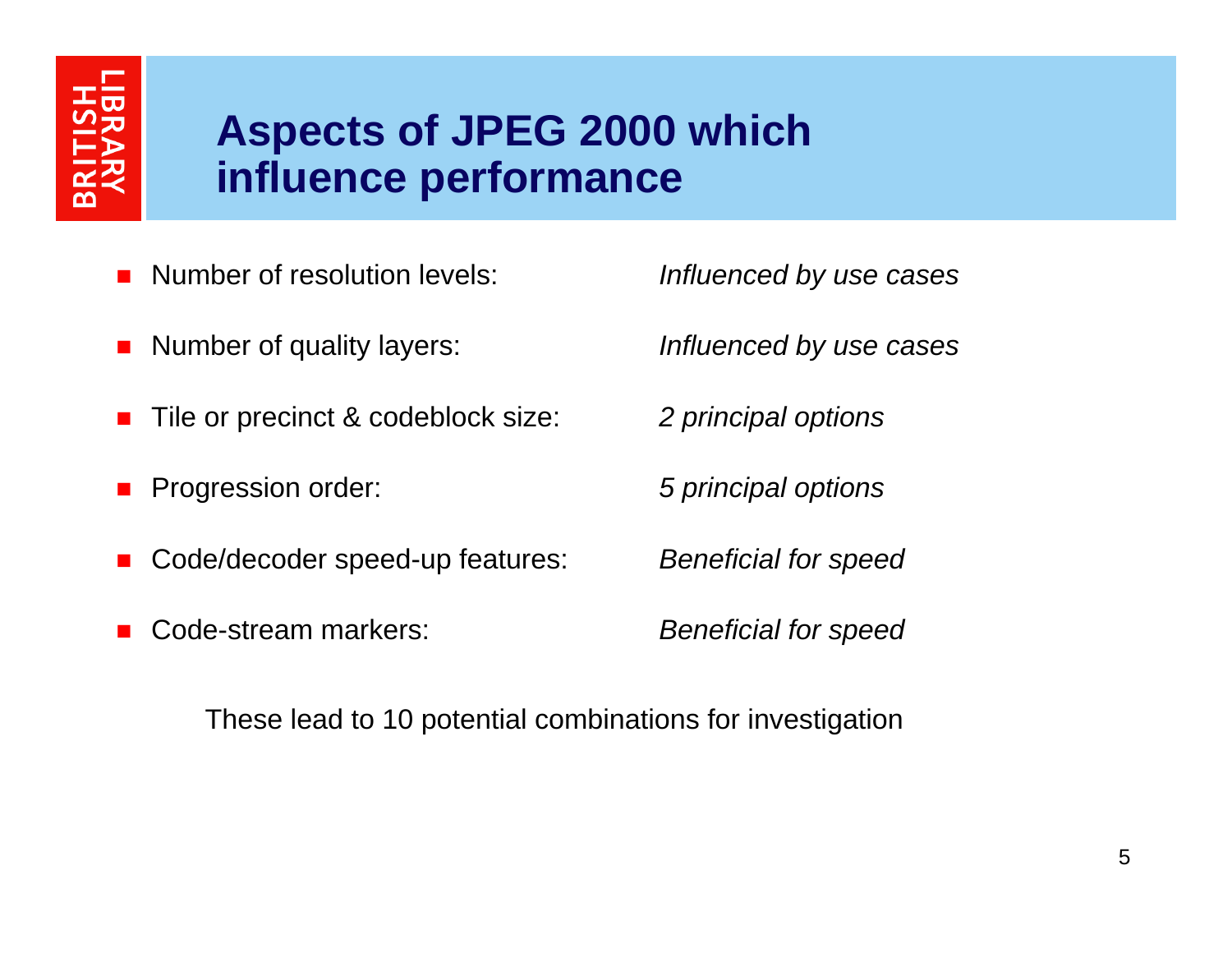

# **Performance analysis – 1**

|             | Table 1:<br>Encoding WITHOUT code stream markers followed by decoding<br><b>Decode Times (mm:ss) for a Test File</b> |                  |              |                  |              |                  |
|-------------|----------------------------------------------------------------------------------------------------------------------|------------------|--------------|------------------|--------------|------------------|
|             |                                                                                                                      |                  |              |                  |              |                  |
|             | Use Case                                                                                                             |                  |              |                  |              |                  |
| Progress-   | A - thumbnail                                                                                                        |                  | B - reading  |                  | C - detailed |                  |
| ion Order   | Tiles                                                                                                                | <b>Precincts</b> | <b>Tiles</b> | <b>Precincts</b> | <b>Tiles</b> | <b>Precincts</b> |
| <b>RLCP</b> | 00:17                                                                                                                | 00:07            | 01:39        | 01:11            | 01:22        | 04:10            |
| <b>RPCL</b> | 00:17                                                                                                                | 00:06            | 01:40        | 01:11            | 01:23        | 03:59            |
| <b>LRCP</b> | 00:16                                                                                                                | 00:07            | 01:42        | 01:22            | 01:22        | 04:08            |
| <b>PCRL</b> | 02:33                                                                                                                | 02:50            | 03:47        | 04:13            | 01:22        | 03:38            |
| <b>CPRL</b> | 02:36                                                                                                                | 03:00            | 03:50        | 04:13            | 01:22        | 04:24            |

- $\blacksquare$ There are two poor progression orders: PCRL and CPRL
- No single combination is the best for all use cases
- **Pecalle** Precincts are faster than tiles for use cases (a) and (b)
- **There is no significant difference between the remaining** three progression orders but RPCL is marginally better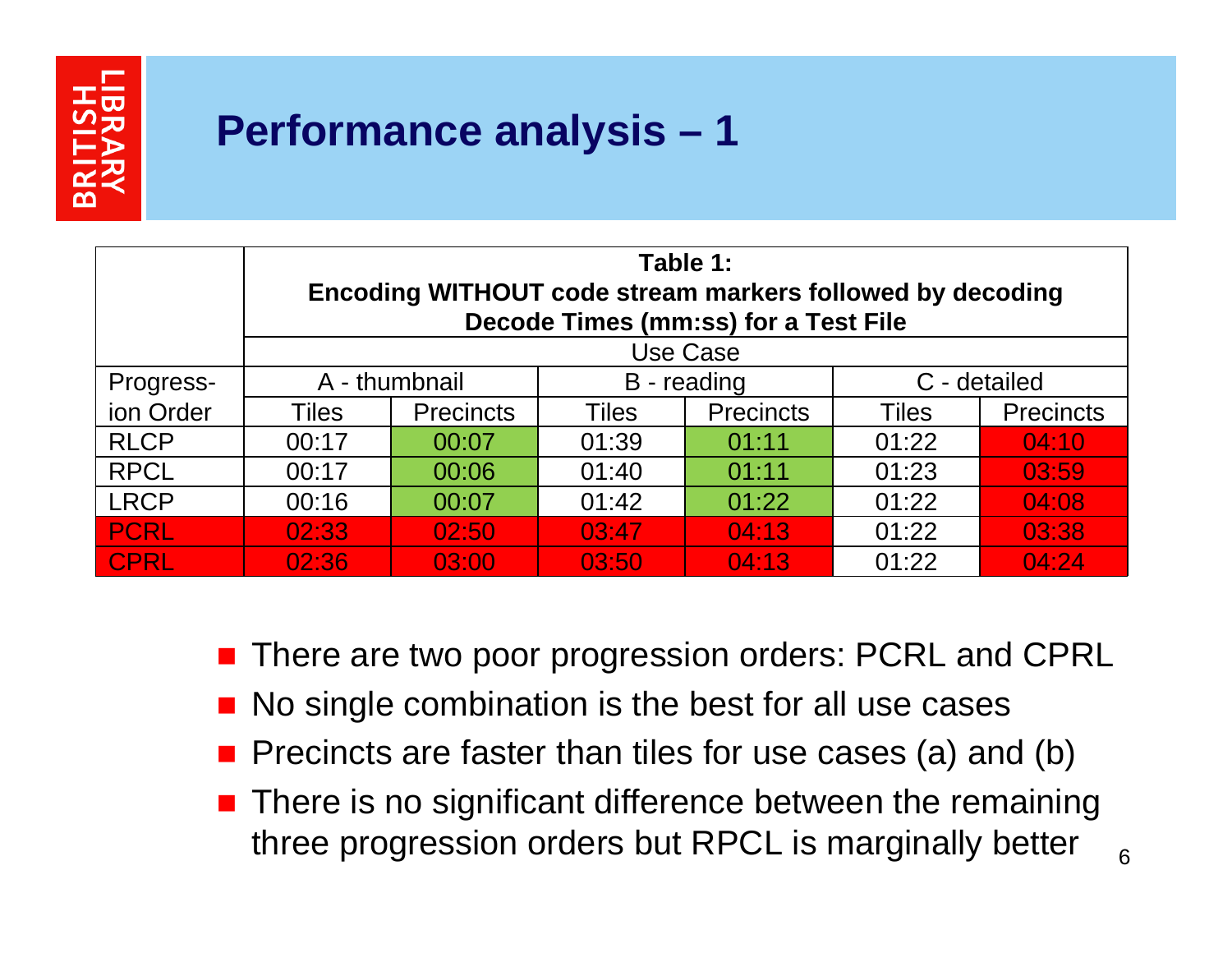

## **Performance analysis - 2**

|             | Table 2:<br>Encoding WITH code stream markers followed by decoding |                  |              |                  |              |                  |
|-------------|--------------------------------------------------------------------|------------------|--------------|------------------|--------------|------------------|
|             | Decode Times (mm:ss) for the same test file                        |                  |              |                  |              |                  |
|             | Use Case                                                           |                  |              |                  |              |                  |
| Progressio  | A - thumbnail                                                      |                  | B - reading  |                  | C - detailed |                  |
| n Order     | Tiles                                                              | <b>Precincts</b> | <b>Tiles</b> | <b>Precincts</b> | <b>Tiles</b> | <b>Precincts</b> |
| <b>RLCP</b> | 00:15                                                              | 00:06            | 01:39        | 01:11            | 01:23        | 04:12            |
| <b>RPCL</b> | 00:15                                                              | 00:07            | 01:42        | 01:10            | 01:24        | 01:41            |
| <b>LRCP</b> | 00:16                                                              | 00:06            | 01:47        | 01:23            | 01:25        | 04:08            |
| <b>PCRL</b> | 02:37                                                              | 00:08            | 03:39        | 01:11            | 01:25        | 01:41            |
| <b>CPRL</b> | 02:25                                                              | 00:07            | 03:39        | 01:10            | 01:24        | 01:41            |

| <b>Table 3: Extended Decode Times for</b> |            |  |  |  |
|-------------------------------------------|------------|--|--|--|
| selected files from Test File Set 2       |            |  |  |  |
| <b>Test File</b>                          | Use Case a |  |  |  |
| <b>RPCL with precincts</b>                | 1:03       |  |  |  |
| <b>PCRL</b> with precincts                | 1:14       |  |  |  |
| <b>CPRL with precincts</b>                | 1:15       |  |  |  |

These also show that precincts and RPCL are best for the anticipated use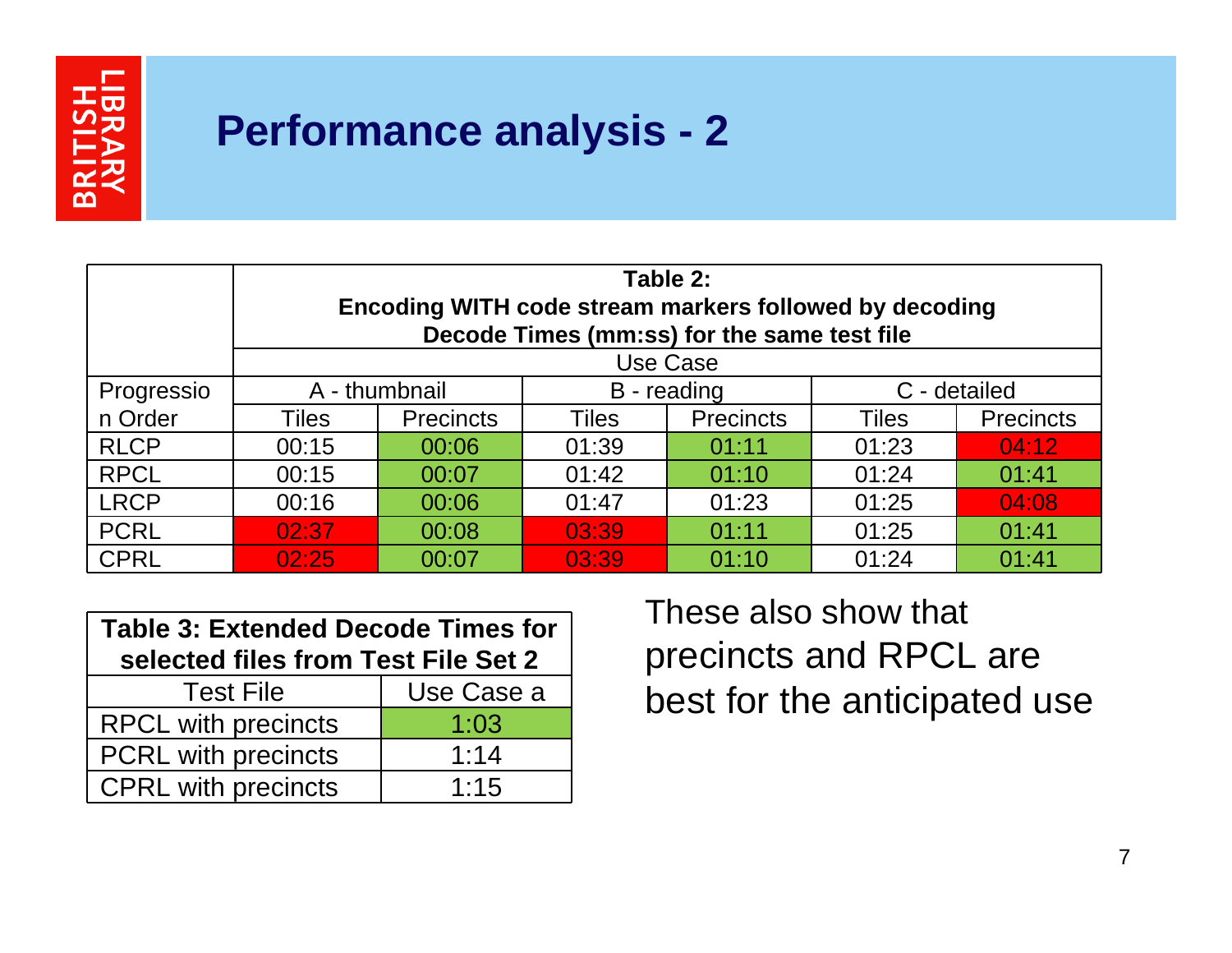# **Specifying quality layers**

- Two choices: (a) adopt linear logarithmic spacing or (b) choose your own
- **The selection of quality layers was chosen to give** better coverage in the areas of greatest expected use

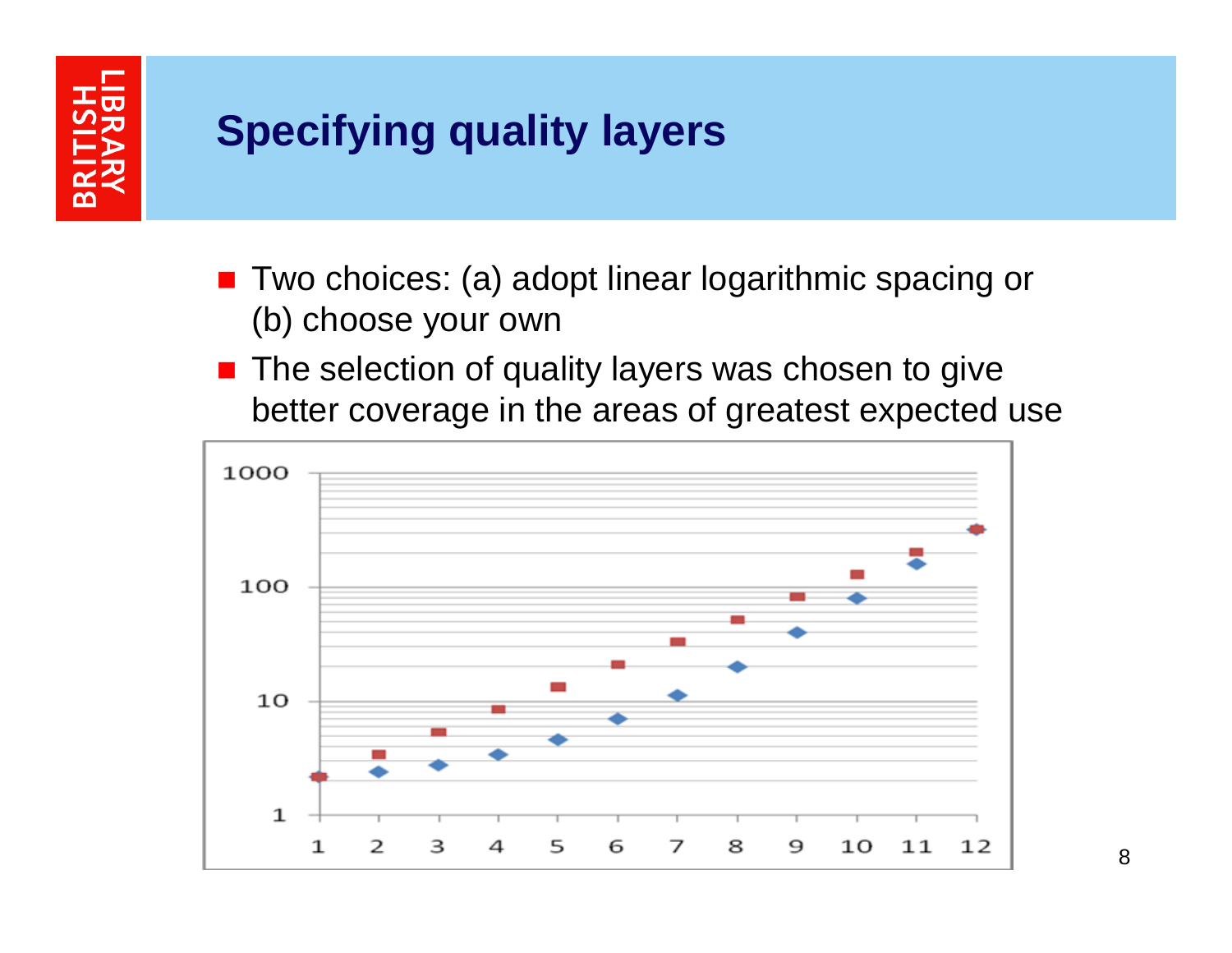# **Recommended JPEG 2000 profile**

| Parameter/Field            | Value                           |  |  |
|----------------------------|---------------------------------|--|--|
| Compression                | Lossy                           |  |  |
| Number of components       | 3                               |  |  |
| <b>Component Transform</b> | Yes (irreversible)              |  |  |
| Tile size                  | One tile for entire image       |  |  |
| <b>Wavelet Filter</b>      | 9-7 irreversible                |  |  |
| Number of levels           | Variable; 6 used for test image |  |  |
| Number of layers           | Multiple                        |  |  |
| Progression order          | <b>RPCL</b>                     |  |  |
| Codestream markers         | Packet-length markers           |  |  |
| Precincts                  | 256x256, 256x256, 128x128       |  |  |
| Codeblock size             | 64x64                           |  |  |
| Coder Bypass               | Yes                             |  |  |

Example Kakadu command line (for minimally lossless):

kdu\_compress -i test.tif -o test.jp2 -rate -,10,8.7,7,5.2,3.4,2.1,1.2,0.6,0.3,0.15,0.075 Creversible=no Clevels=6 Cmodes=BYPASS Corder=RPCL Cblk={64,64} Cprecincts={256,256},{256,256},{128,128} ORGgen\_plt=yes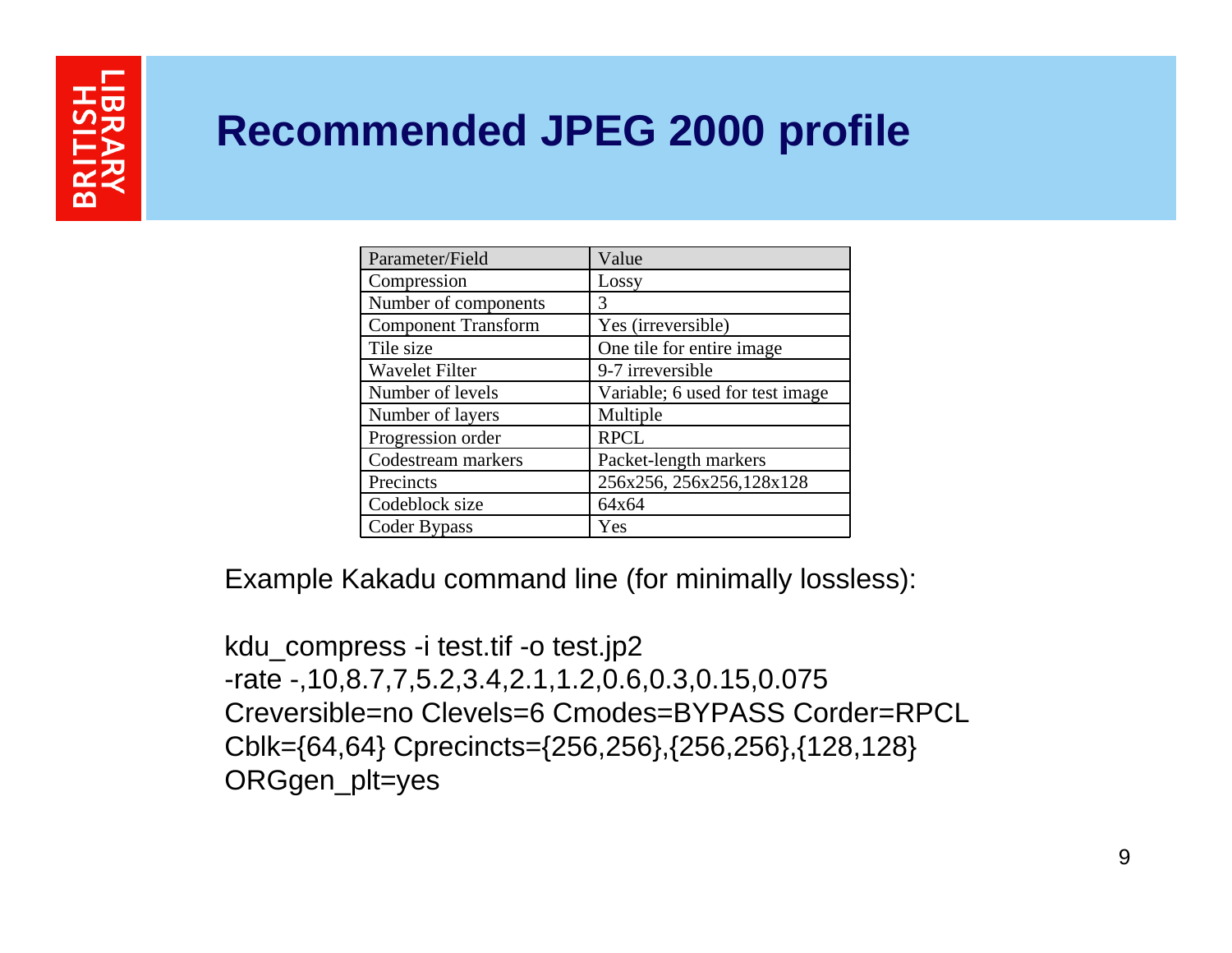# **Concluding comments**

- × The profile does not specify a specific degree to which compression is applied
- It supports a range of "degrees" of compression progressively relaxed from the "minimally lossless"
- **This means that it can be adapted for other types of content,** and where ….
- **A** final choice on the degree of compression can be based on:
	- Quantitative measures: *such as PSNR*
	- × Qualitative measures: *can you tell the difference?*
	- × Comparison: with the *variability and noise inherent in the imaging process*
	- **Affordability**